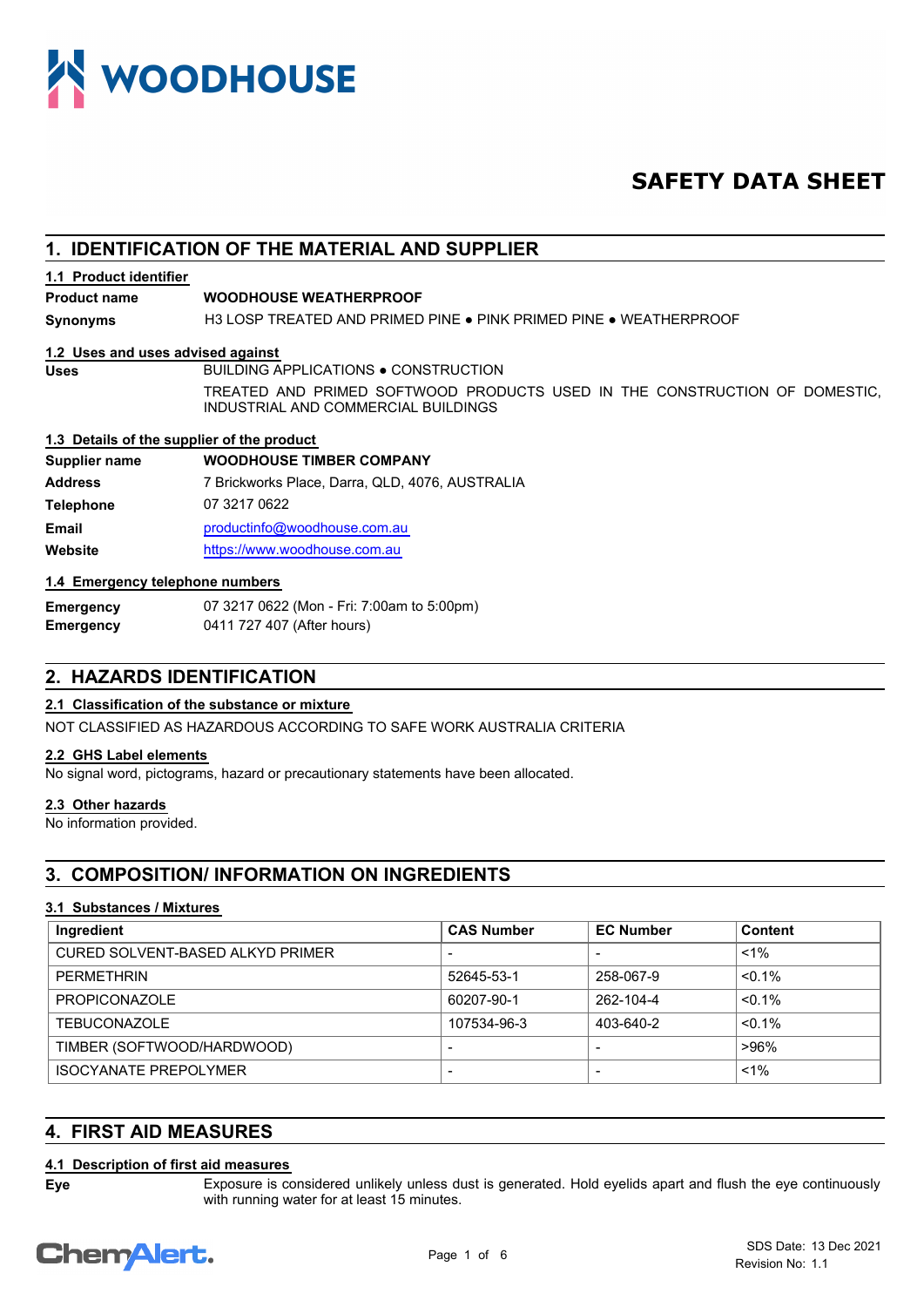- If inhaled (dust during machining), remove from contaminated area. Apply artificial respiration if not breathing. **Inhalation**
- **Skin** (Dust exposure) Gently flush affected areas with water. Seek medical attention if irritation develops.
- For advice, contact a Poisons Information Centre on 13 11 26 (Australia Wide) or a doctor (at once). Due to product form and application, ingestion is considered unlikely. **Ingestion**

**First aid facilities** None allocated.

#### **4.2 Most important symptoms and effects, both acute and delayed**

No adverse health effects expected if the product is handled in accordance with the SDS and the product label.

#### **4.3 Immediate medical attention and special treatment needed**

Treat symptomatically.

# **5. FIRE FIGHTING MEASURES**

#### **5.1 Extinguishing media**

Water spray or fog, for large quantities. Prevent contamination of drains and waterways.

#### **5.2 Special hazards arising from the substance or mixture**

Combustible. May evolve toxic gases (carbon oxides, hydrocarbons) when heated to decomposition. Finely divided dust may form explosive mixtures with air.

#### **5.3 Advice for firefighters**

Evacuate area and contact emergency services. Toxic gases may be evolved in a fire situation. Remain upwind and notify those downwind of hazard. Wear full protective equipment including Self Contained Breathing Apparatus (SCBA) when combating fire. Use waterfog to cool intact containers and nearby storage areas.

#### **5.4 Hazchem code**

None allocated.

# **6. ACCIDENTAL RELEASE MEASURES**

#### **6.1 Personal precautions, protective equipment and emergency procedures**

Wear Personal Protective Equipment (PPE) as detailed in section 8 of the SDS.

#### **6.2 Environmental precautions**

Prevent product from entering drains and waterways.

#### **6.3 Methods of cleaning up**

If spilt, collect and reuse where possible.

## **6.4 Reference to other sections**

See Sections 8 and 13 for exposure controls and disposal.

# **7. HANDLING AND STORAGE**

#### **7.1 Precautions for safe handling**

Before use carefully read the product label. Use of safe work practices are recommended to avoid eye or skin contact and inhalation. Observe good personal hygiene, including washing hands before eating. Prohibit eating, drinking and smoking in contaminated areas.

#### **7.2 Conditions for safe storage, including any incompatibilities**

Store in a dry, well-ventilated area.

#### **7.3 Specific end uses**

No information provided.

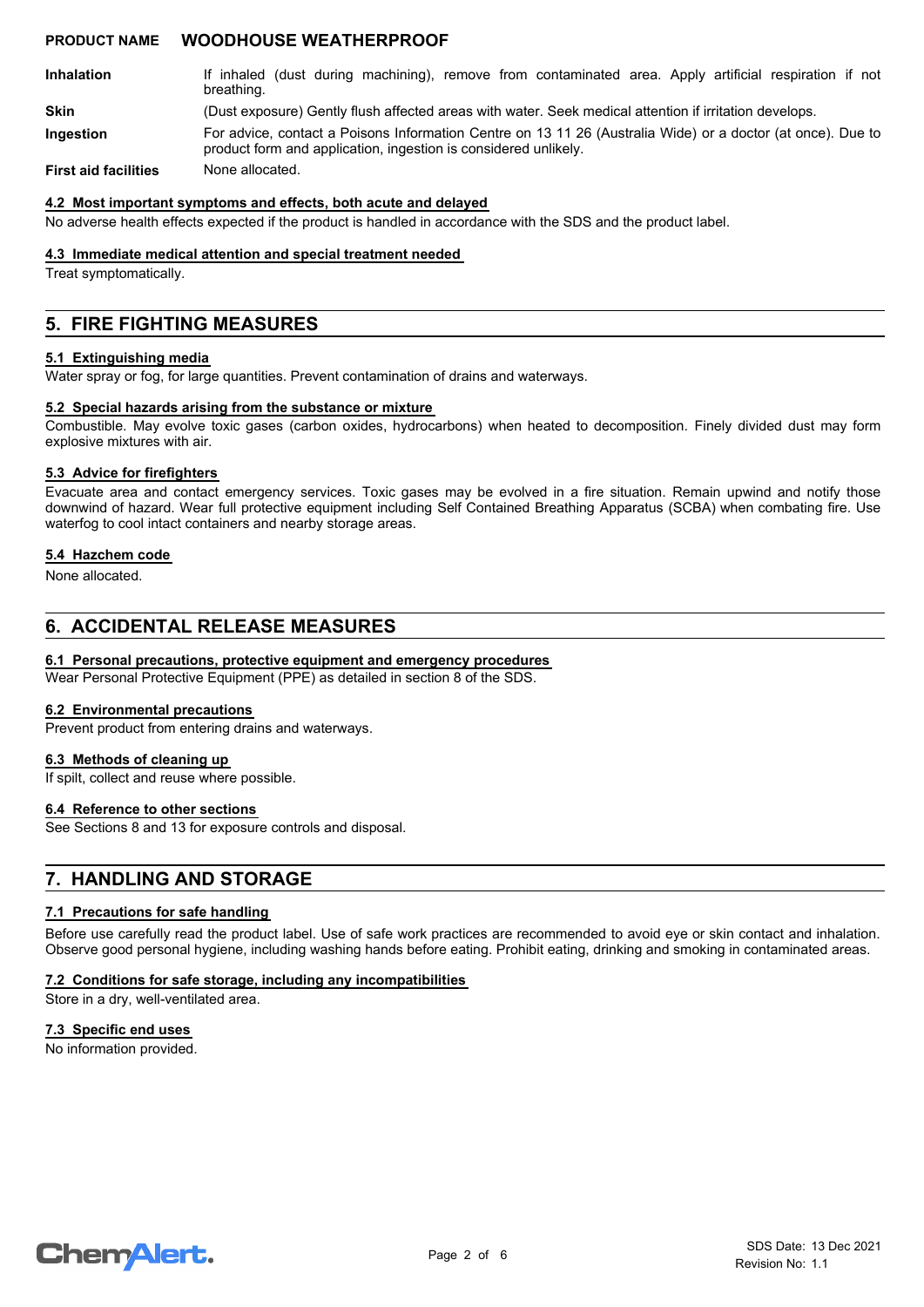# **8. EXPOSURE CONTROLS / PERSONAL PROTECTION**

# **8.1 Control parameters**

# **Exposure standards**

| Ingredient                                           | <b>Reference</b> | <b>TWA</b> |                   | <b>STEL</b> |                   |
|------------------------------------------------------|------------------|------------|-------------------|-------------|-------------------|
|                                                      |                  | ppm        | mg/m <sup>3</sup> | ppm         | mg/m <sup>3</sup> |
| Isocyanates, all (as-NCO)                            | SWA [AUS]        | --         | 0.02              |             | 0.07              |
| Wood dust                                            | SWA [Proposed]   | --         | 0.5               |             | $\qquad \qquad$   |
| Wood dust (certain hardwoods such as beech &<br>oak) | SWA [AUS]        | --         |                   | --          | --                |
| Wood dust (soft wood)                                | SWA [AUS]        | --         |                   |             | 10                |

## **Biological limits**

No biological limit values have been entered for this product.

# **8.2 Exposure controls**

**Engineering controls**

Avoid inhalation. Use in well ventilated areas. If sanding, drilling or cutting, use appropriate local extraction ventilation.

## **PPE**

| Eye / Face  | Wear dust-proof goggles.                                                                            |
|-------------|-----------------------------------------------------------------------------------------------------|
| Hands       | Wear leather or cotton gloves.                                                                      |
| <b>Body</b> | Not required under normal conditions of use.                                                        |
| Respiratory | If cutting or sanding with potential for dust generation, wear a Class P1 (Particulate) respirator. |



# **9. PHYSICAL AND CHEMICAL PROPERTIES**

# **9.1 Information on basic physical and chemical properties**

| <b>Appearance</b>                | LIGHT PINK SOLID            |
|----------------------------------|-----------------------------|
| Odour                            | <b>SLIGHT SOLVENT ODOUR</b> |
| Flammability                     | <b>COMBUSTIBLE</b>          |
| <b>Flash point</b>               | <b>NOT AVAILABLE</b>        |
| <b>Boiling point</b>             | <b>NOT AVAILABLE</b>        |
| <b>Melting point</b>             | <b>NOT AVAILABLE</b>        |
| <b>Evaporation rate</b>          | <b>NOT AVAILABLE</b>        |
| рH                               | <b>NOT AVAILABLE</b>        |
| Vapour density                   | <b>NOT AVAILABLE</b>        |
| <b>Relative density</b>          | <b>NOT AVAILABLE</b>        |
| Solubility (water)               | <b>INSOLUBLE</b>            |
| Vapour pressure                  | <b>NOT AVAILABLE</b>        |
| <b>Upper explosion limit</b>     | <b>NOT AVAILABLE</b>        |
| <b>Lower explosion limit</b>     | <b>NOT AVAILABLE</b>        |
| <b>Partition coefficient</b>     | <b>NOT AVAILABLE</b>        |
| <b>Autoignition temperature</b>  | <b>NOT AVAILABLE</b>        |
| <b>Decomposition temperature</b> | <b>NOT AVAILABLE</b>        |
| <b>Viscosity</b>                 | <b>NOT AVAILABLE</b>        |
| <b>Explosive properties</b>      | <b>NOT AVAILABLE</b>        |
| <b>Oxidising properties</b>      | <b>NOT AVAILABLE</b>        |
| Odour threshold                  | <b>NOT AVAILABLE</b>        |

# **10. STABILITY AND REACTIVITY**

#### **10.1 Reactivity**

Carefully review all information provided in sections 10.2 to 10.6.

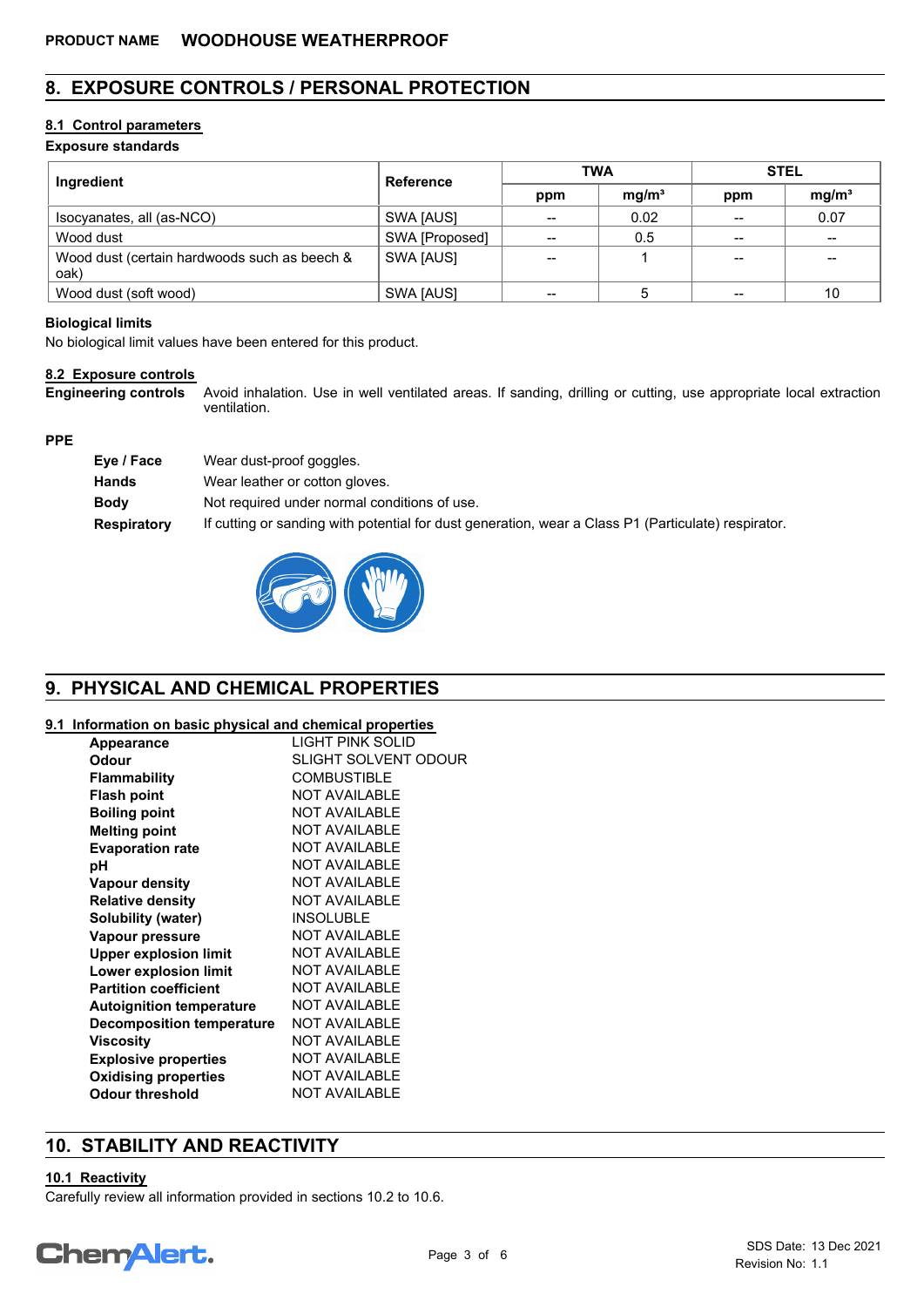#### **10.2 Chemical stability**

Stable under recommended conditions of storage.

### **10.3 Possibility of hazardous reactions**

Polymerization will not occur.

#### **10.4 Conditions to avoid**

Avoid heat, sparks, open flames and other ignition sources.

#### **10.5 Incompatible materials**

Compatible with most commonly used materials.

#### **10.6 Hazardous decomposition products**

May evolve toxic gases (carbon oxides, hydrocarbons) when heated to decomposition.

# **11. TOXICOLOGICAL INFORMATION**

#### **11.1 Information on toxicological effects**

**Acute toxicity** This product is expected to be of low toxicity. Based on available data, the classification criteria are not met.

# **Information available for the ingredients:**

| Ingredient                  |                                                                                                                                                                                                                                          | Oral LD50         | <b>Dermal LD50</b> | <b>Inhalation LC50</b>                |
|-----------------------------|------------------------------------------------------------------------------------------------------------------------------------------------------------------------------------------------------------------------------------------|-------------------|--------------------|---------------------------------------|
| <b>PERMETHRIN</b>           |                                                                                                                                                                                                                                          | 383 mg/kg (rat)   | 1750 mg/kg (rat)   | $485 \text{ mg/m}^3$ (rat)            |
| <b>PROPICONAZOLE</b>        |                                                                                                                                                                                                                                          | 1517 mg/kg (rat)  | > 4000 mg/kg (rat) | $\qquad \qquad$                       |
| <b>TEBUCONAZOLE</b>         |                                                                                                                                                                                                                                          | 1,700 mg/kg (rat) | > 5000 mg/kg (rat) | $> 800$ mg/m <sup>3</sup> /4hrs (rat) |
| <b>Skin</b>                 | Not classified as a skin irritant. Prolonged or repeated exposure to dust may result in mechanical irritation<br>and dermatitis.                                                                                                         |                   |                    |                                       |
| Eye                         | Not classified as an eye irritant. Product may only present a hazard if wood is cut or sanded with dust<br>generation, which may result in lacrimation and irritation.                                                                   |                   |                    |                                       |
| <b>Sensitisation</b>        | Not classified as causing skin or respiratory sensitisation.                                                                                                                                                                             |                   |                    |                                       |
| <b>Mutagenicity</b>         | Not classified as a mutagen.                                                                                                                                                                                                             |                   |                    |                                       |
| Carcinogenicity             | Not classified as a carcinogen. However, repeated exposure to wood dust may result in nasal and paranasal<br>sinus cancers (IARC Group 1). Adverse health effects are usually associated with long-term exposure to high<br>dust levels. |                   |                    |                                       |
| <b>Reproductive</b>         | Not classified as a reproductive toxin.                                                                                                                                                                                                  |                   |                    |                                       |
| STOT - single<br>exposure   | Not classified as causing organ damage from single exposure.                                                                                                                                                                             |                   |                    |                                       |
| STOT - repeated<br>exposure | Not classified as causing organ damage from repeated exposure.                                                                                                                                                                           |                   |                    |                                       |
| <b>Aspiration</b>           | Not classified as causing aspiration.                                                                                                                                                                                                    |                   |                    |                                       |

# **12. ECOLOGICAL INFORMATION**

# **12.1 Toxicity**

Not expected to be harmful to aquatic life.

## **12.2 Persistence and degradability**

Not applicable.

## **12.3 Bioaccumulative potential**

This product does not bioaccumulate.

## **12.4 Mobility in soil**

This product is immobile in soil.

## **12.5 Other adverse effects**

No information provided.

# **13. DISPOSAL CONSIDERATIONS**

# **Chemalert.**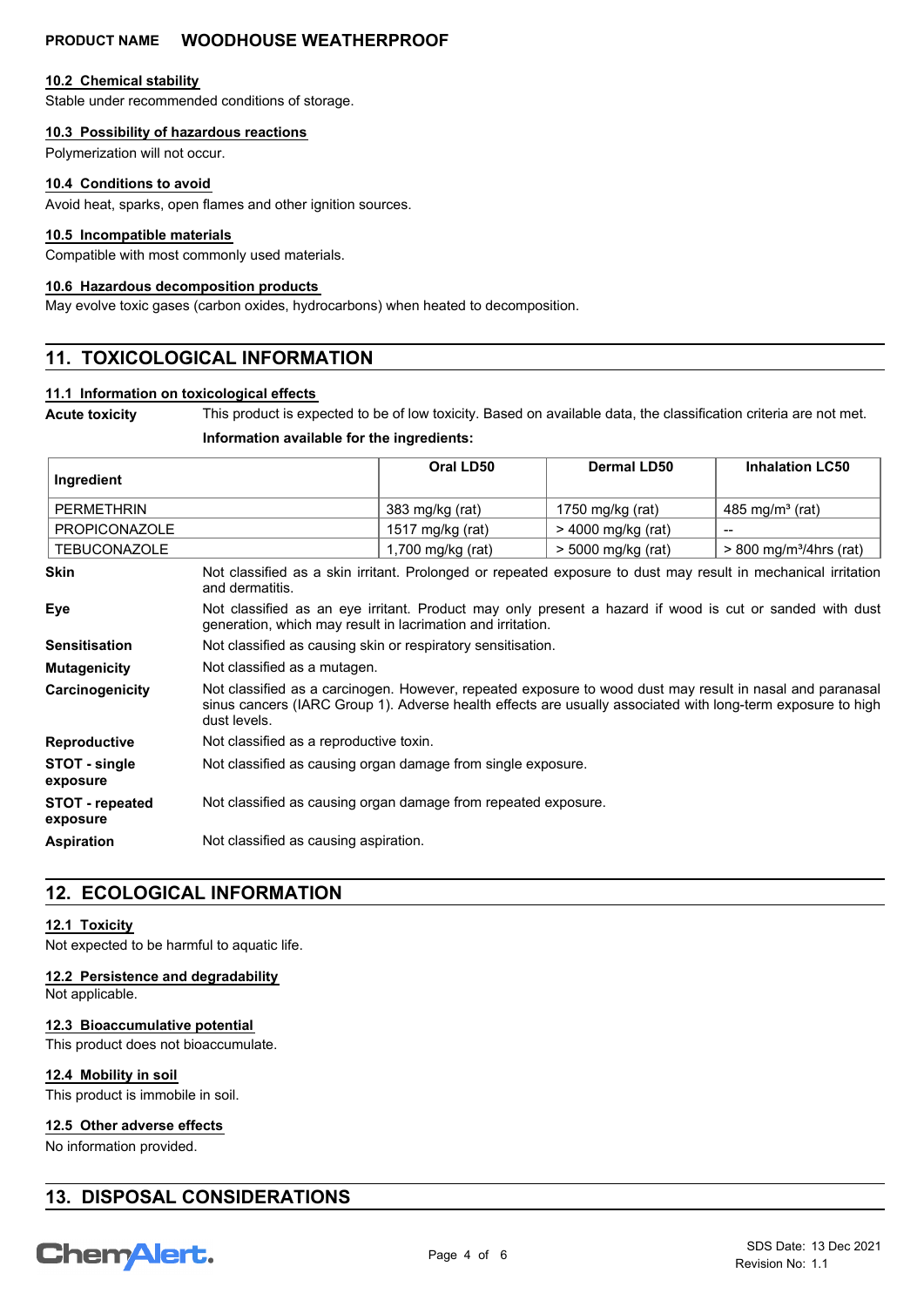#### **13.1 Waste treatment methods**

Dispose of to an approved landfill or waste processing site. Contact the manufacturer/supplier for additional information (if required). **Waste disposal**

Legislation **Dispose of in accordance with relevant local legislation.** 

# **14. TRANSPORT INFORMATION**

#### **NOT CLASSIFIED AS A DANGEROUS GOOD BY THE CRITERIA OF THE ADG CODE, IMDG OR IATA**

|                                     | <b>LAND TRANSPORT (ADG)</b> | <b>SEA TRANSPORT (IMDG / IMO)</b> | AIR TRANSPORT (IATA / ICAO) |
|-------------------------------------|-----------------------------|-----------------------------------|-----------------------------|
| 14.1 UN Number                      | None allocated.             | None allocated.                   | None allocated.             |
| 14.2 Proper<br><b>Shipping Name</b> | None allocated.             | None allocated.                   | None allocated.             |
| 14.3 Transport<br>hazard class      | None allocated.             | None allocated.                   | None allocated.             |
| 14.4 Packing Group                  | None allocated.             | None allocated.                   | None allocated.             |

#### **14.5 Environmental hazards**

Not a Marine Pollutant.

#### **14.6 Special precautions for user**

**Hazchem code** None allocated.

# **15. REGULATORY INFORMATION**

#### **15.1 Safety, health and environmental regulations/legislation specific for the substance or mixture**

A poison schedule number has not been allocated to this product using the criteria in the Standard for the Uniform Scheduling of Medicines and Poisons (SUSMP). **Poison schedule**

- Safe Work Australia criteria is based on the Globally Harmonised System (GHS) of Classification and Labelling of Chemicals (GHS Revision 7). **Classifications**
- **AUSTRALIA: AIIC (Australian Inventory of Industrial Chemicals)** All components are listed on AIIC, or are exempt. **Inventory listings**

## **16. OTHER INFORMATION**

PERSONAL PROTECTIVE EQUIPMENT GUIDELINES: The recommendation for protective equipment contained within this report is provided as a guide only. Factors such as form of product, method of application, working environment, quantity used, product concentration and the availability of engineering controls should be considered before final selection of personal protective equipment is made. **Additional information**

> HEALTH EFFECTS FROM EXPOSURE: It should be noted that the effects from exposure to this product will depend on several factors including: form of product; frequency and duration of use; quantity used; effectiveness of control measures; protective equipment used and method of application. Given that it is impractical to prepare a report which would encompass all possible scenarios, it is anticipated that users will assess the risks and apply control methods where appropriate.